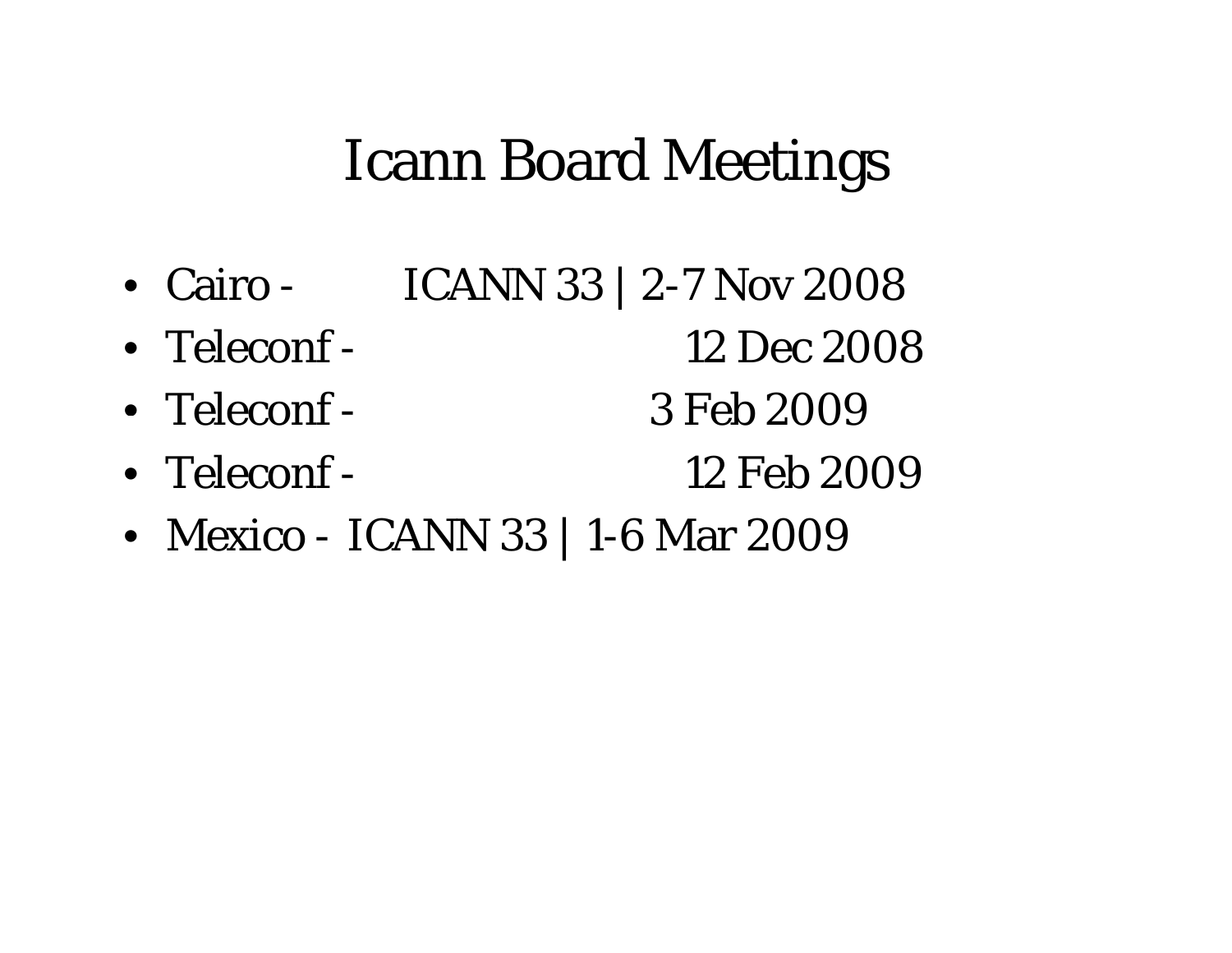### Icann Committee Meetings

- BGC Board Governance Committee
	- Teleconf 3 Dec 2008
	- Teleconf 7 Jan 2009
	- Telefonf 11 Feb 2009
- IANA Board IANA Committee
	- Teleconf 10 Dec 2008
	- Teleconf 8 Jan 2009
	- Teleconf 1 Mar 2009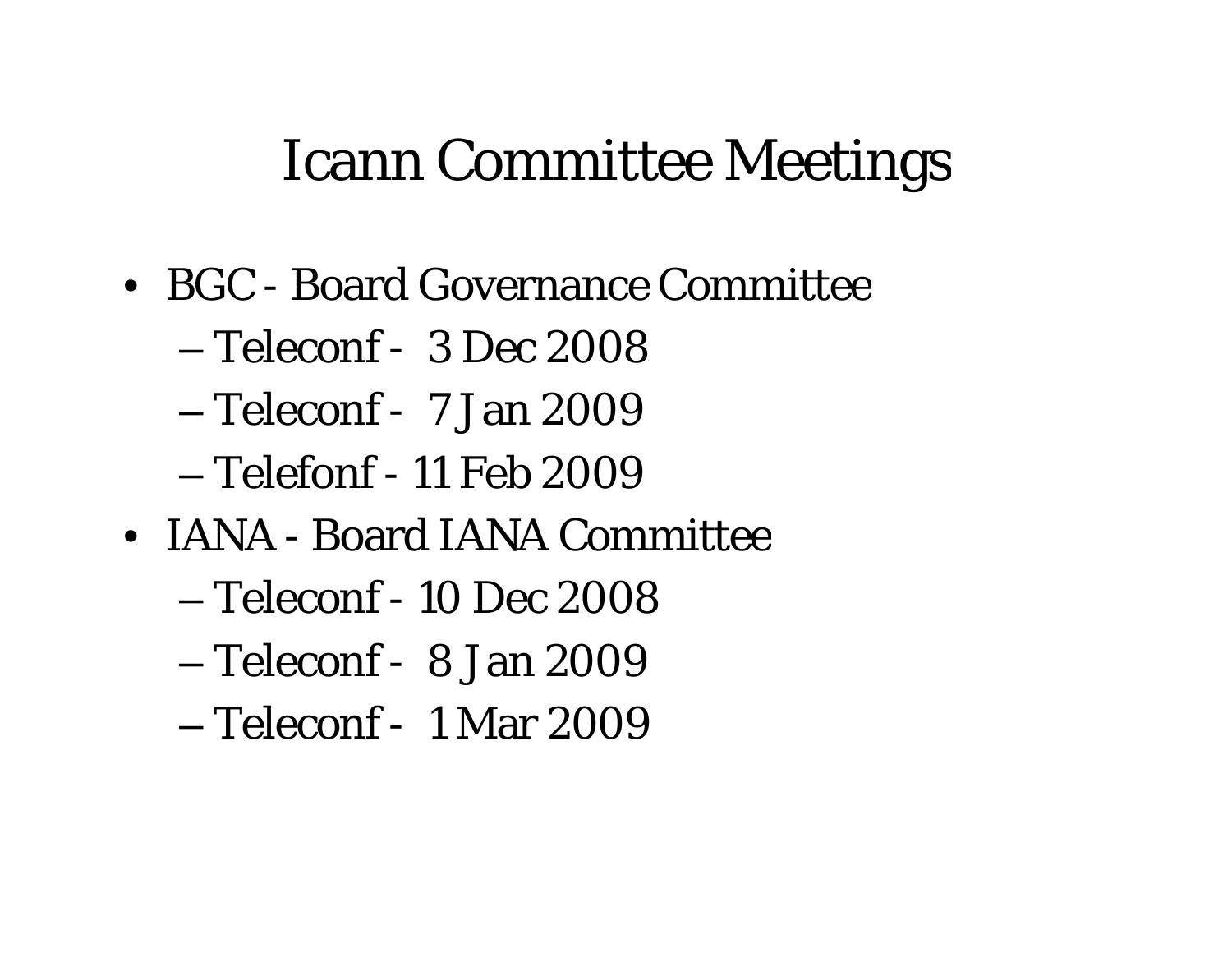### Committees/Reform

- Consolidation of RECON -Reconsideration Committee, and COI - Conflict of Interests Committee onto BGC Board Governance Committee
- BCG to provide a model for creating a *charter*  for each board committee. Board will approve the proposed charters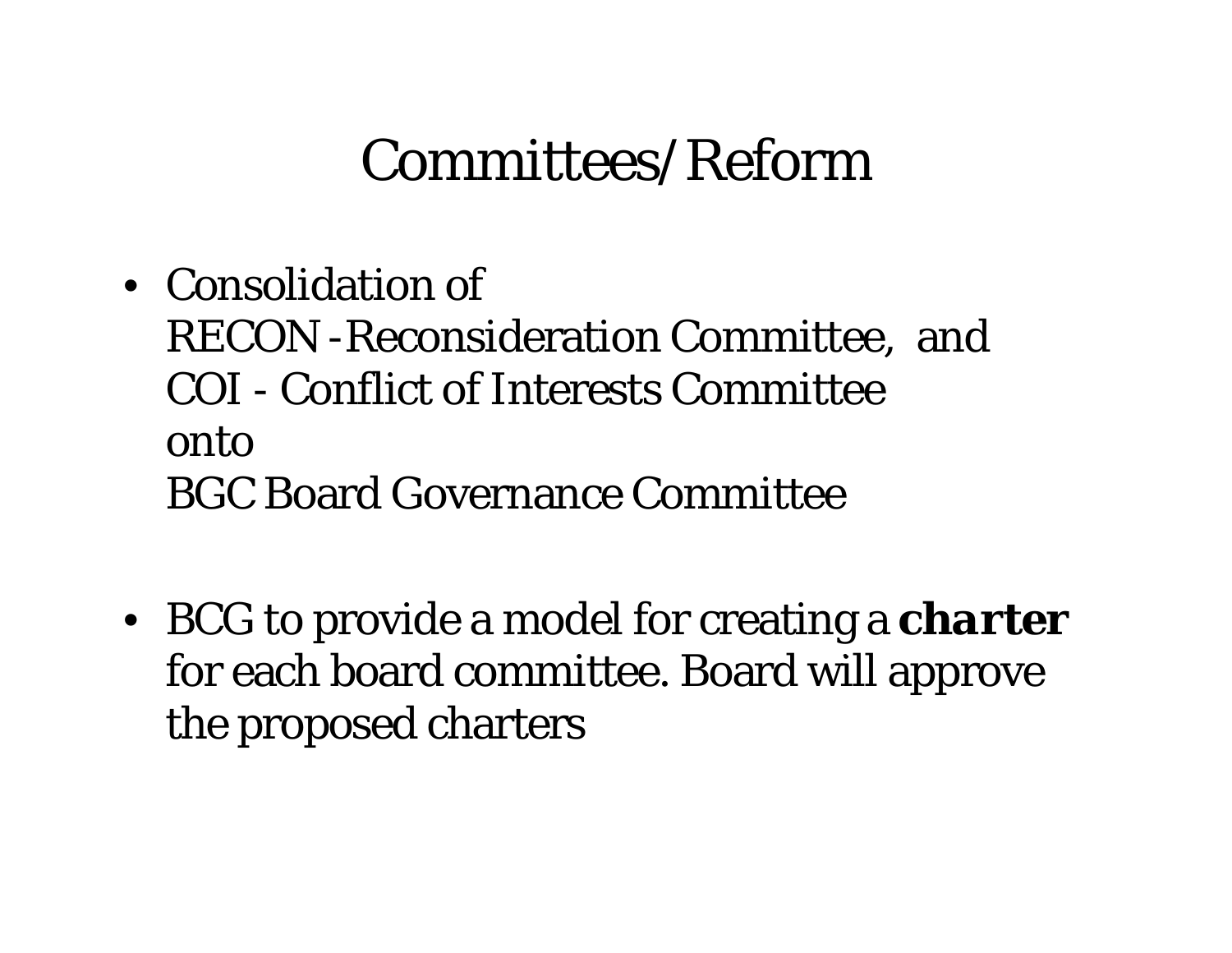# Board Committees

- Audit
- Board Governance
- Compensation
- Executive
- Finance
- IANA
- Public Participation
- e Risk
	- Structural Improvements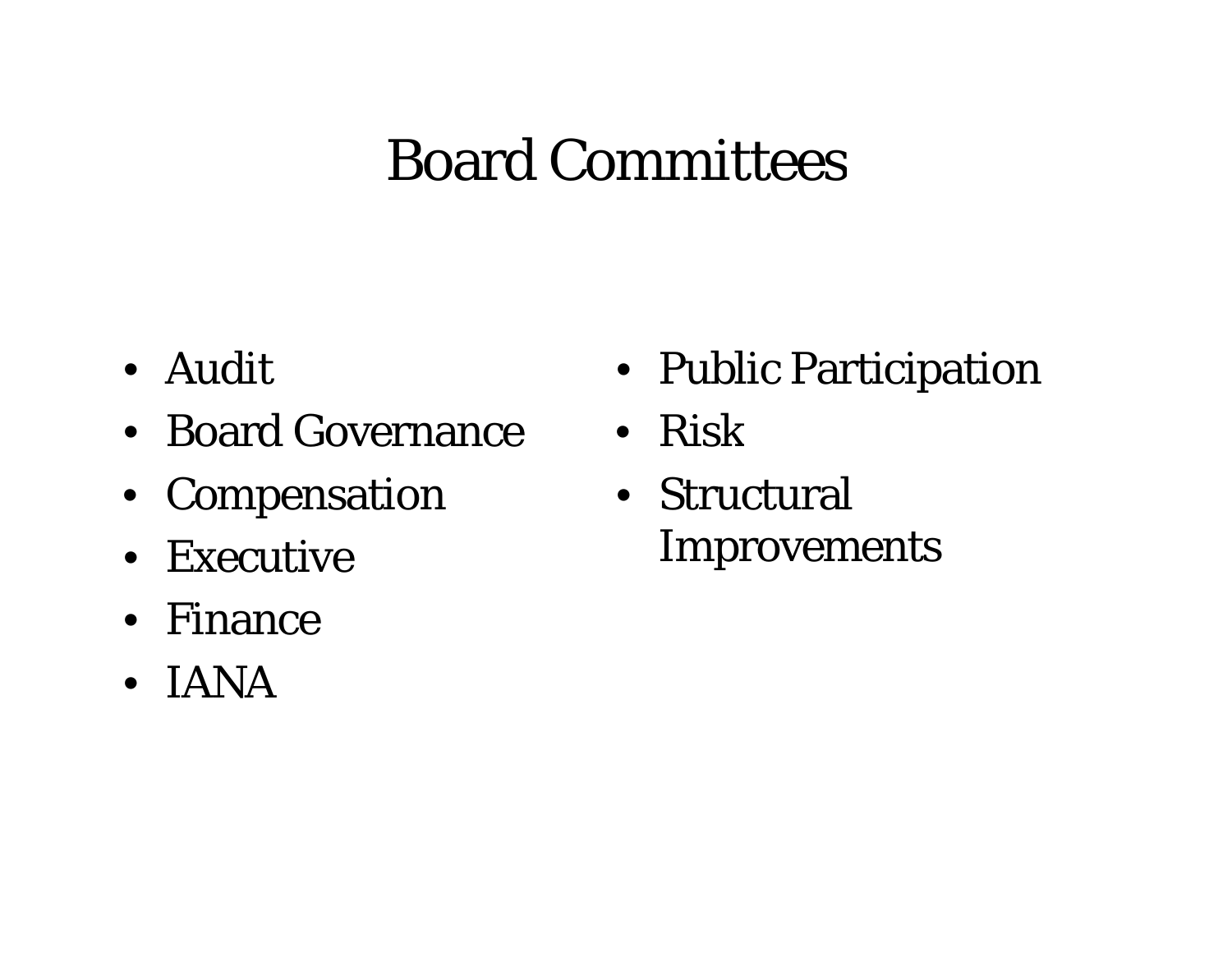#### IANA Committee -Charter

### Pur pose

- Reviewing and monitoring current IANA operations;
- $-$  Advising with respect to implementation of policies by ICANN  $\,$ for management of the IANA functions;
- Reviewing, monitoring and overseeing of policies providing for the secure, efficient performance of the IANA functions.

Scope of Responsibilities Composition Meetings Staffing Review

Voting and Quorum Recording of Proceedings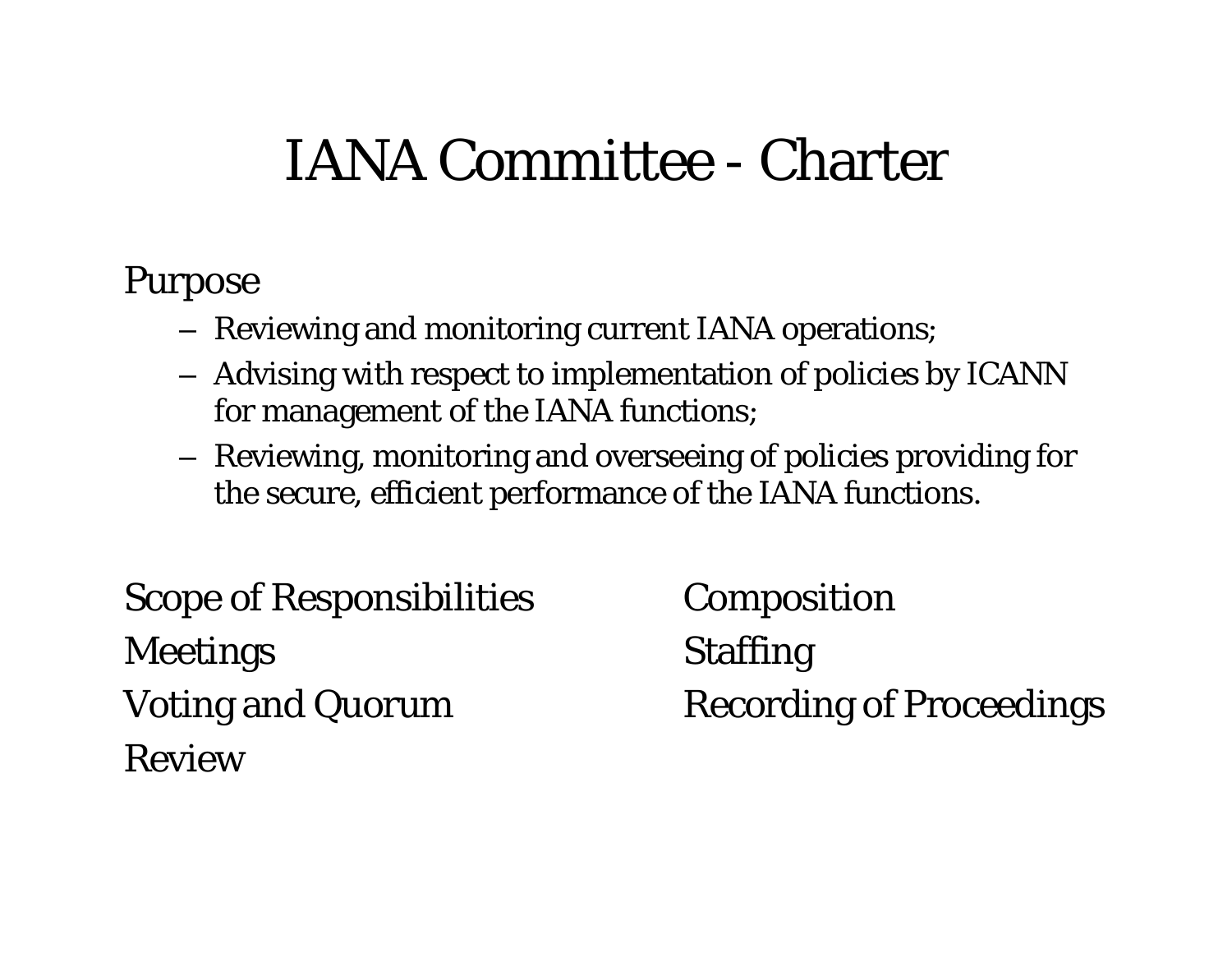#### IANA Committee -- Issues

- Proposal for revised RZM software and procedures review
- Implement new technical checks for TLD name servers to ensure greater DNS security for TLDs
- Modify root zone glue record change policy
- Transition ARPA and IN-ADDR.ARPA operations to ICANN
- Protocol parameter process review
- Number resource process review
- DNSSEC operational readiness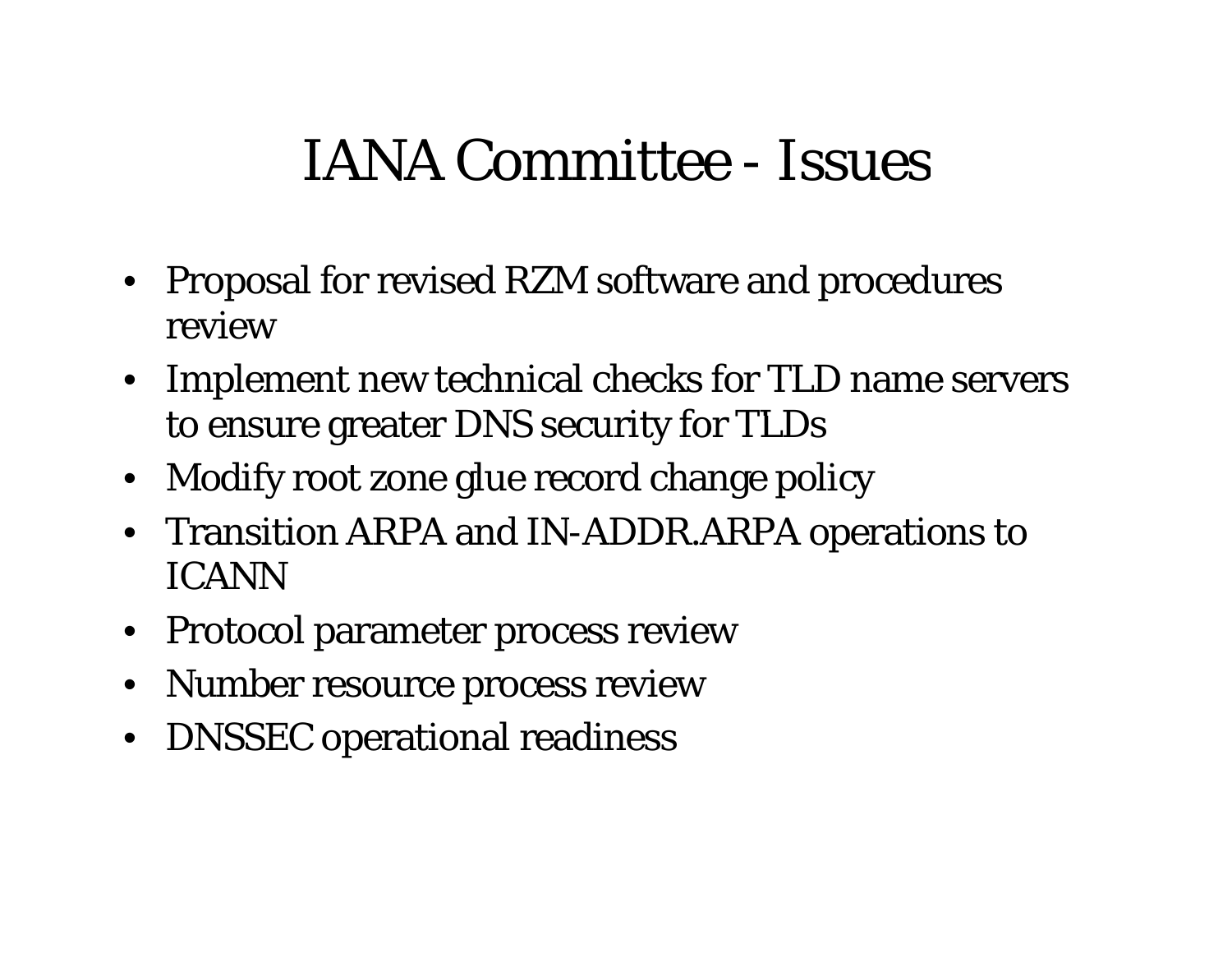# Board Issues

- Reports from Committees
- New gTLD Implementation Issues Discussion
- 2009-2012 Strategic Plan Approved
- IDN ccTLD fast-track Discussion
- GNSO,  $ALAC/At-Large$  to propose consensus document on Role of Individual Users at GNSO
- SSAC/RSSAC Stability Study Approved
- Redelegations (.SO Somalia,.BY Belarus), Renewal (.AERO)